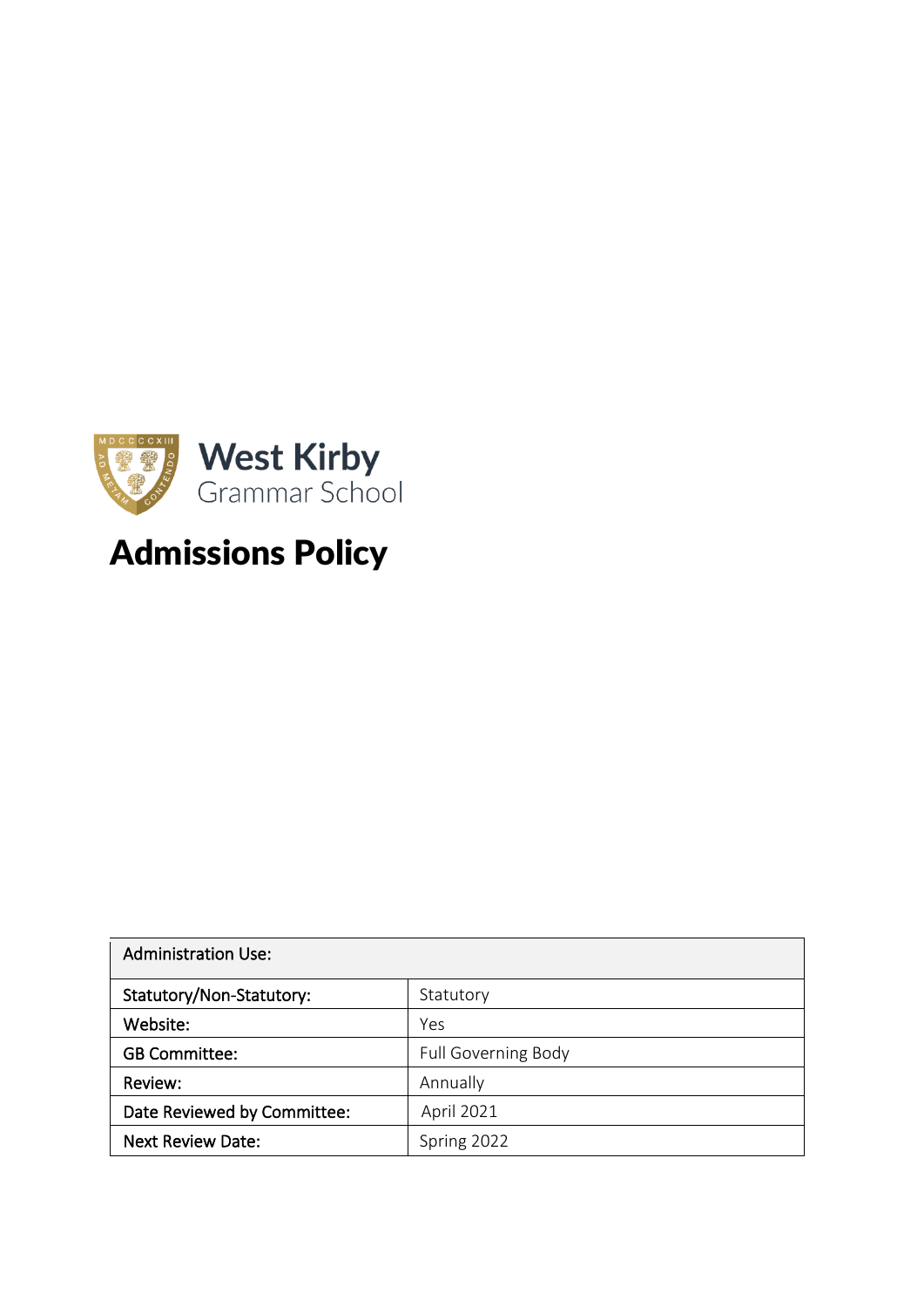## ADMISSIONS OF STUDENTS AT THE START OF YEAR 7

The School plans to admit 180 students unless the net capacity figure indicates otherwise. Only students who attain the required standard in the arrangements for selection by reference to ability and aptitude will be eligible to be considered for admission to the school. Admission to the School is determined by the Governors. The School's assessment arrangements will be conducted by the Grammar Schools of Wirral in collaboration with the Local Authority.

The assessment is currently based upon two test results. The tests have been designed to predict students' potential performance at secondary school.

Students take two tests during the Autumn Term of the final year of primary education. In order to ensure that children are not disadvantaged because of their date of birth, in each case the score is adjusted by the use of conversion tables to take account of each child's exact age in years and months. Students who achieve the required score will be deemed to have achieved the grammar school standard.

Places will be offered to students who have been deemed to be of suitable ability according to the Local Authority Assessment Procedures on the basis of the following criteria which will also be applied in the case of over-subscription:

- Students who are Looked After or previously Looked After. A Looked After Child is a child who is a) in the care of the Local Authority, or b) being provided with accommodation by a local authority in the exercise of their social services functions (under section 22(1) of the Children Act 1989). A previously Looked After Child is one who immediately moved on from that status after becoming subject to an Adoption, Residence or Special Guardianship Order.
- To those students with a valid medical reason supported by a doctor's letter. Details must be given on the preference form and will be verified by a medical officer of the Area Health Authority.
- Up to 15 places for children on Free School Meals at the time of application who achieve the qualifying score in rank order of distance from the School. Details must be given on the preference form and will be verified*.*
- To those students who have siblings\* at the School at the time of application.
- By reference to geographical factors, that is distance from the home address to West Kirby Grammar School. Distances will be measured from the home to the School gate nearest to the child's home using the shortest road route unless it is possible to use a footpath which is considered by the school to be a safe walking route.

\_\_\_\_\_\_\_\_\_\_\_\_\_\_\_\_\_\_